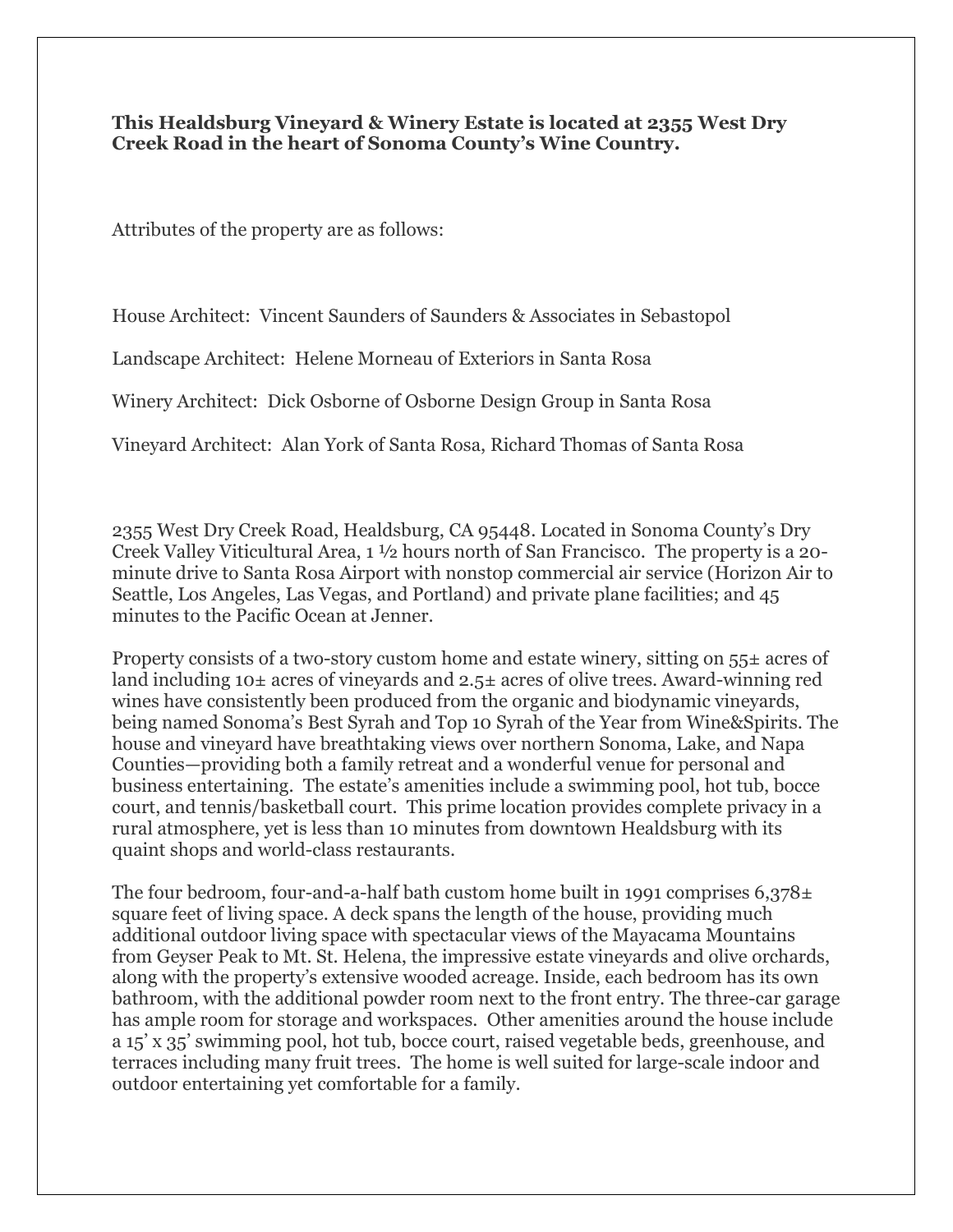Guests enter the property through an electronic gate then drive for a quarter mile through vineyards, olive groves, and fruit trees to approach the home via a circular drive amongst indigenous trees with a landscaped understory. Guest parking is by the front door, and then entry to the foyer with its 16' ceiling is through double glass and oak doors. The exotic wood medallion inset into the oak floor of the foyer is echoed by the etched glass of the doors. Off the foyer is an elegant powder room with custom copper mirror, pedestal sink, and antique bronze fixtures.

The main common areas of Great Room and Dining Room are directly off the foyer. The Great Room, which could be used as a formal living room, has a 13' arched ceiling punctuated by spectacular views through the French doors, oversized sidelights, and arched windows at the far end. The Dining Room has a columned entry, 13' coved ceiling, and similar spectacular views through its French doors out to the deck.

The oversized Kitchen / Family Room combination has extensive windows and glass doors opening up to gorgeous views. This room, with its quartersawn oak hardwood flooring, spans the width of the house allowing natural light at all times of day, while protected from the hot, glaring southern exposure during the summer. This room works both for intimate personal day-to-day use and for small and large-scale informal entertaining. The kitchen area, remodeled most recently in 2015, contains a large granite-topped island with breakfast bar, cooktop, and a second stainless steel sink. A dining alcove surrounds diners with beautiful views. The painted oak cabinetry with its granite countertops and backsplashes provide plenty of cabinet and storage space, along with extensive preparation space. The high quality professional appliances are stainless steel:

- Viking 6-burner gas cooktop
- Subzero side-by-side refrigerator
- Thermador double convection ovens
- Miele dishwasher
- Marvel wine refrigerator
- GE trash compactor

The Family Room flowing from the Kitchen has a wood-burning fireplace surrounded by custom-built bookshelves. Surround sound speakers are inset in the walls. A tile patio off the Family Room offers wonderful night time dining as the tiles release their heat gathered at daytime, during the cool early evening. Adjoining the Kitchen / Family Room is a large utility/laundry room with washer and dryer, counter with cabinetry above and below, clothes closet, deep ceramic sink, and drip-dry alcove.

The expansive light-filled Master suite includes a bedroom; a large bathroom with separate water closet; oversized walk-in closet with built-in shelving, separate cedar closet and natural light exposure; along with an adjacent library. The bedroom and the library share a gas-start fireplace with an Italian Travertine surround on one side and a brick surround in the library. The bathroom contains dual sinks, a large jetted tub in a bay window alcove, walk-in frameless glass shower, and slate floors. The northeastern exposure for the Master suite allows residents to enjoy waking up naturally with the sun.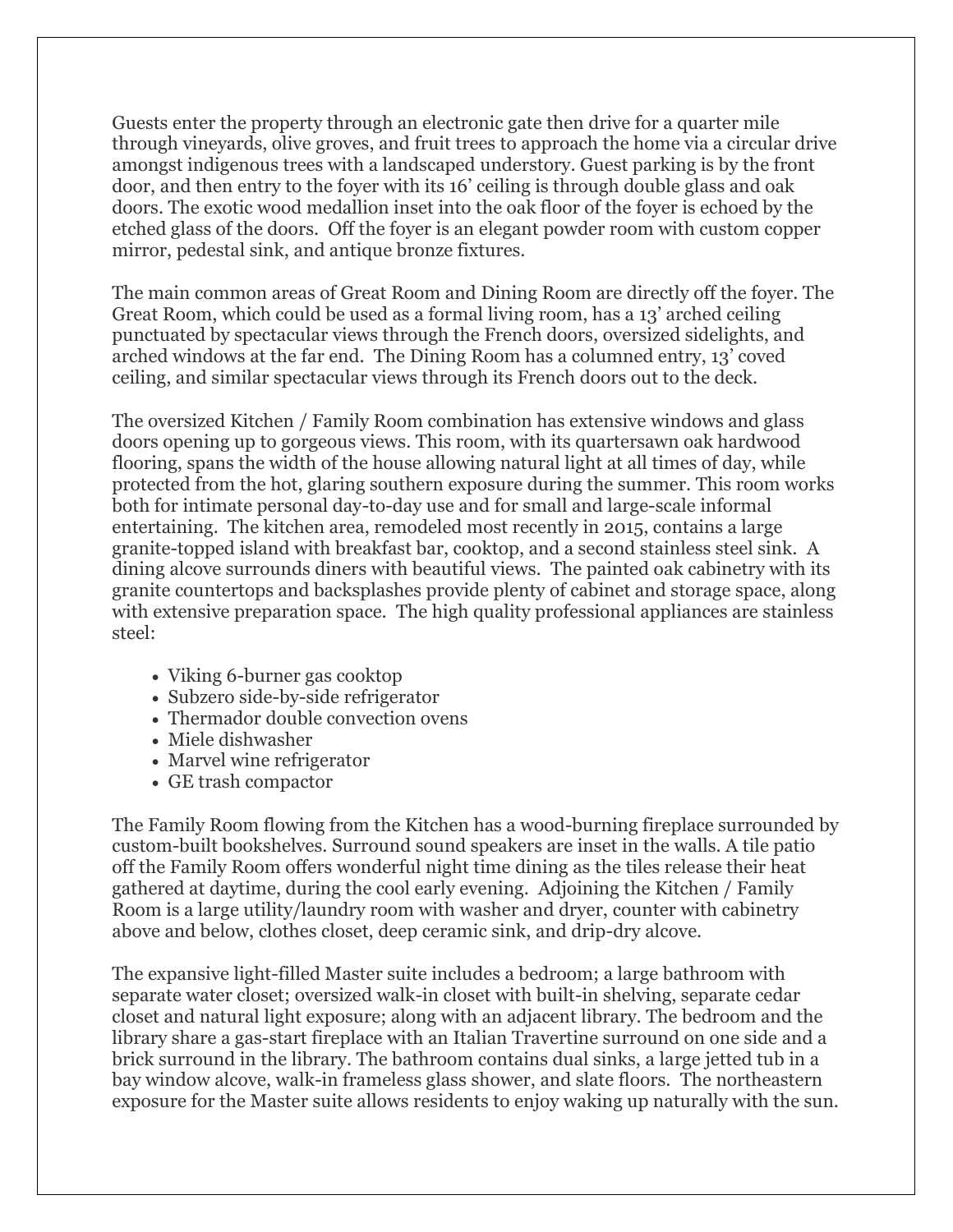A bedroom next to the master suite boasts a bay window alcove with woodland views, built-in bookcases with drawers, and a walk-in closet with built-in shelving. Its bathroom has a bathtub with separate walk-in shower.

A guest suite next to the Kitchen / Family Room, at other end of house from Master suite has a large bay window opening onto the front garden. The adjacent bathroom was renovated with marble floor, marble console sink, rain showerhead, frameless glass shower enclosure, and brushed stainless fixtures.

The lower level of the house centers on a large multi-purpose room, which is surrounded by the fourth bedroom, a wine storage room, and several oversized closets. The large multi-purpose room is currently used as an office and game room but could be an exercise room or full entertainment space. Its large sliding glass doors frame vineyard views, and lead to landscaped terraces with the bocce court. The large downstairs bedroom has many built-ins, and its bathroom has an outside door leading to the pool and terraces.

This home was built with special attention to detail, including high coved ceilings, arched windows, deep crown molding, quarter-sawn oak floors, art lighting in several places, hardwood vent covers, and custom Duette shades. All the interior doors are solid oak, and a dumbwaiter facilitates access between the two levels. This low maintenance house stays warm and cozy in winter, cool and airy in summer. Superior home systems include:

- Propane fueled hot water heater
- Two zone heating and air conditioning
- Intercom system
- DSC alarm system
- Propane heater for pool and spa
- High speed internet via line of sight to Fitch Mountain
- A 9.2KW solar system provides 90% of required power (external and hidden from home)

The professionally landscaped grounds surrounding the house were designed for low maintenance, multi-season attractiveness, and draught tolerance. The pool with its child-proof cover is punctuated by a colonnade wrapped with wisteria and clematis. Bright bougainvillea grows up the south side of the house and spills over retaining walls. Ivy covers the southeast corner of the house. Many large trees provide beautiful blossoms in spring and vibrant color in Fall, including flowering fruit trees and ginko, along with an abundance of lavender and rosemary. All primary culinary herbs are represented including rosemary and thyme. Three large raised vegetable beds can provide enough home-grown heirloom vegetables to feed a large family who likes to entertain. The greenhouse will interest avid gardeners. Birds are prevalent, including hawks, owls, hummingbirds, finches, robins, jays, woodpeckers, osprey (even bluebirds from time to time). Bees and butterflies abound.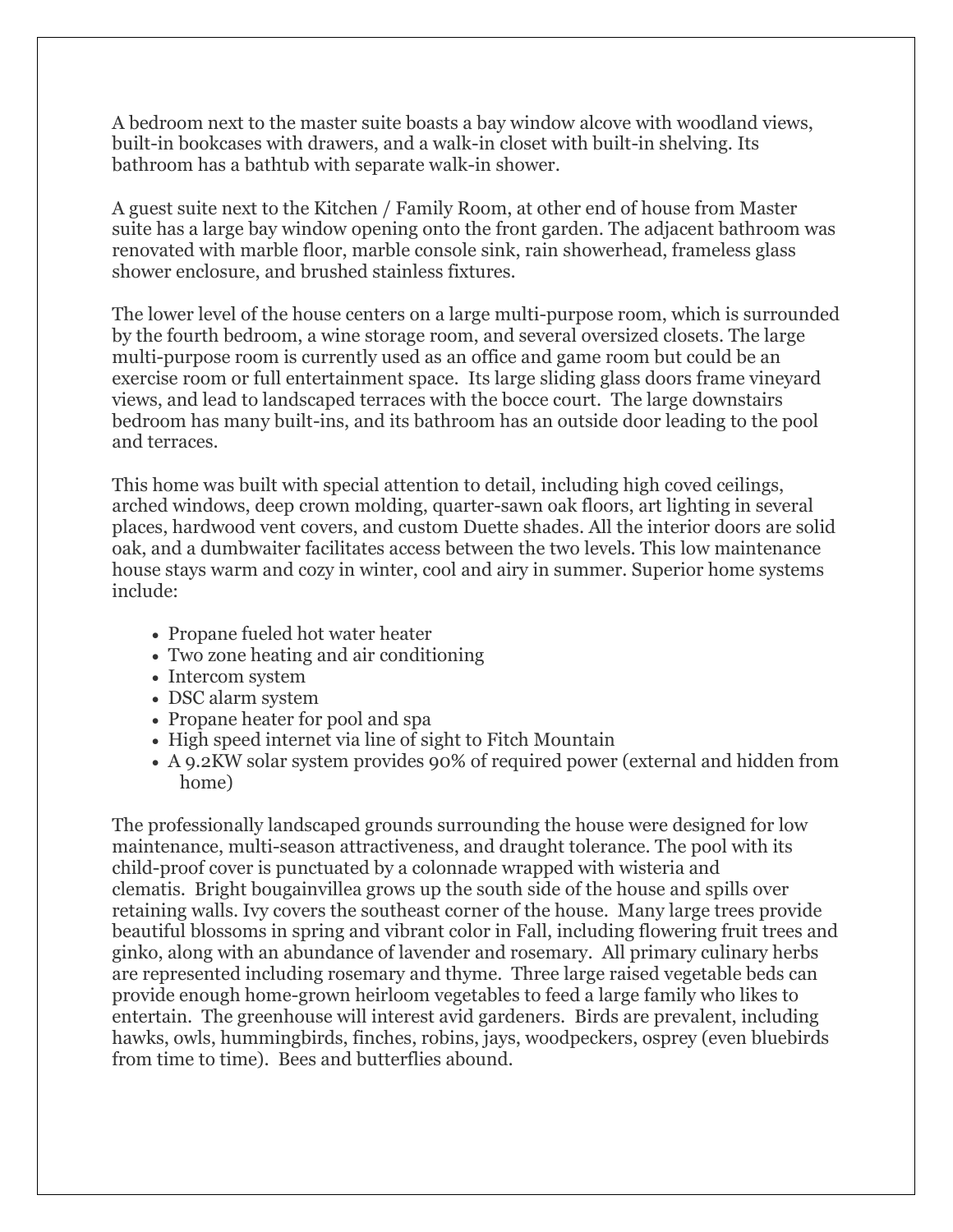The cultivated landscape transitions easily into the natural–a beautiful mix of tall majestic Firs and Redwood; White, Black, and Live Oak; Manzanita, Madrone, Buckeye and Toyon. The fruit trees include blood orange, meyer lemon, grapefruit, lime, clementine, pomegranate, fig (several varieties), olives (several eating and oil varieties), and blackberry. Strategic fencing provides protection to the east and south terraces, pool and gardens, while leaving the north and west side of house open and welcoming to the wildlife including deer, rabbits, and wild turkeys.

## **Winery**

Built in 2004 on a hillside overlooking the vineyards, this 5,000 square foot state-ofthe-art winery was designed for producing small-lot premium-quality wines. All the tanks and equipment needed for making wine and olive oil are included in the offering, along with the 5,000 case permit. At this time the brand and wine inventory are not included.

In designing the winery, special attention was paid to flexibility, temperature control, energy efficiency, and clean-ability. The materials used include aluminum, concrete, and steel thus no wood which could harbor TCA (a wine fault often found in winery buildings). The epoxy-sealed concrete floors are sloped toward drains throughout. The walls and roof are washable and highly insulated for energy efficiency. 22.6KW solar panels on the roof provide 90% of the required power. Outside the building are extensive paved work areas including storage space under a canopy.

The building itself includes a tasting area for entertaining guests, a 1,250 square foot temperature-controlled barrel chais (with an option to double its size), an olive-press room, an ADA restroom, and a compact laboratory. The large main workspace includes six computerized temperature-controlled stainless steel tanks which can be easily accessed from above by an elevated catwalk.

The top notch winery equipment includes:

- (6) Santa Rosa Stainless Steel Jacketed Tanks totaling 9,800G in capacity
- JLB Stainless Steel Basket Press (for red wines)
- SK Group Pneumatic Press (whites, rosé)
- A Bucher-Vaslin Elevator, Stemmer/Crusher, and Sorting Table
- McClain Ozone Generator
- AquaTools Hot Water High Pressure Cart
- Waukesha 130 Pump and Carleson Sump
- Refrigeration Technologies

## **Mountainside Estate Vineyards**

Situated on a mountainside in Sonoma County's Dry Creek Valley appellation, high above the valley floor, the steep vineyards have shallow, rocky, well-drained soils. The closely-planted, low-yielding vines cling to the mountainside, producing grapes with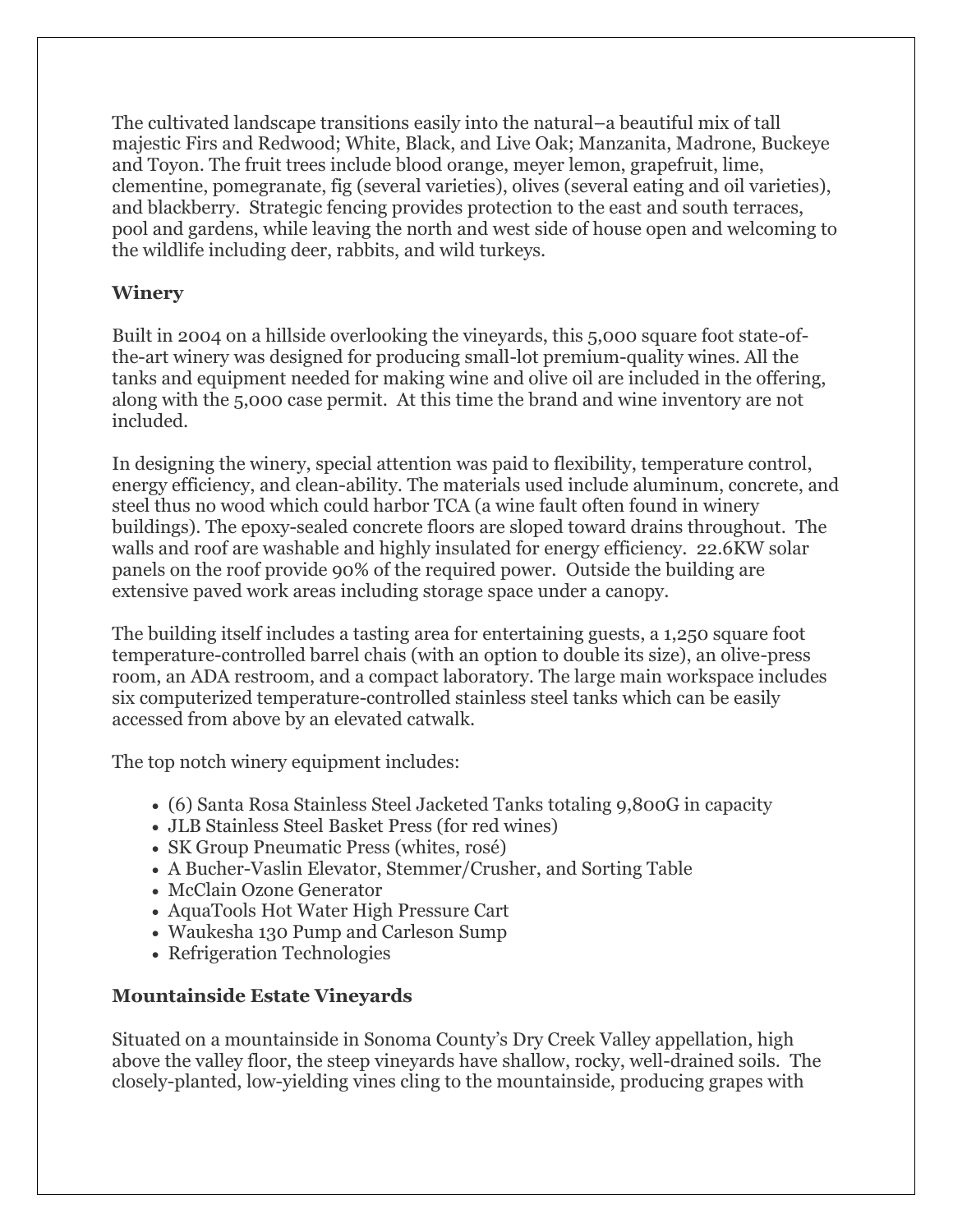intense flavors. The rich, elegant wines are due to the prime location, climate, and soils of the estate vineyards.

At a 750± foot elevation, the vineyards are on the eastern edge of the coastal range hugging the Pacific Ocean. The steep mountainside is responsible for the naturally lowyielding vines and the concentrated flavors in its fruit. The proximity to the ocean insures a steady stream of cool fog on most summer nights. Surrounded by woodlands, the vineyards utilize the native flora and fauna such as raptors and owls to keep any pests in check.

The climate in Dry Creek Valley is relatively warm—however, due its mountainside position and elevation, the microclimate is much cooler. This is critical to the wonderful complexity of the wines: the warmth of the climate brings out the fruitiness and richness in the wines, while the coolness of the microclimate brings out the structure, balance, and layers of subtlety.

The soils in the vineyards are extremely rocky with little water retention and few nutrients, thus ideal for high quality wine grapes. The clay/loam soils are derived from schist of the Franciscan Formation. Schist is a very hard metamorphic rock that underlies many of the greatest vineyards in the world: much of the Duoro in Portugal, the Côte Rotie in France, and the best Chianti vineyards in Italy. Schist retains little water and contains few nutrients—stressing the vines just enough to produce small, intensely-flavored grapes.

Location: Rocky western ridge, 750ft elevation

Training: Cane pruned, Vertical Shoot Positioned Trellis

Yields: Average approximately 2 tons per acre

5 acres of Syrah, Blocks #4-7

Clone #1 Rootstock: 110R

Planted in 1999

1.25 acre of Syrah, Block #2

Clone #877 Rootstock: 101-14

Planted in 2009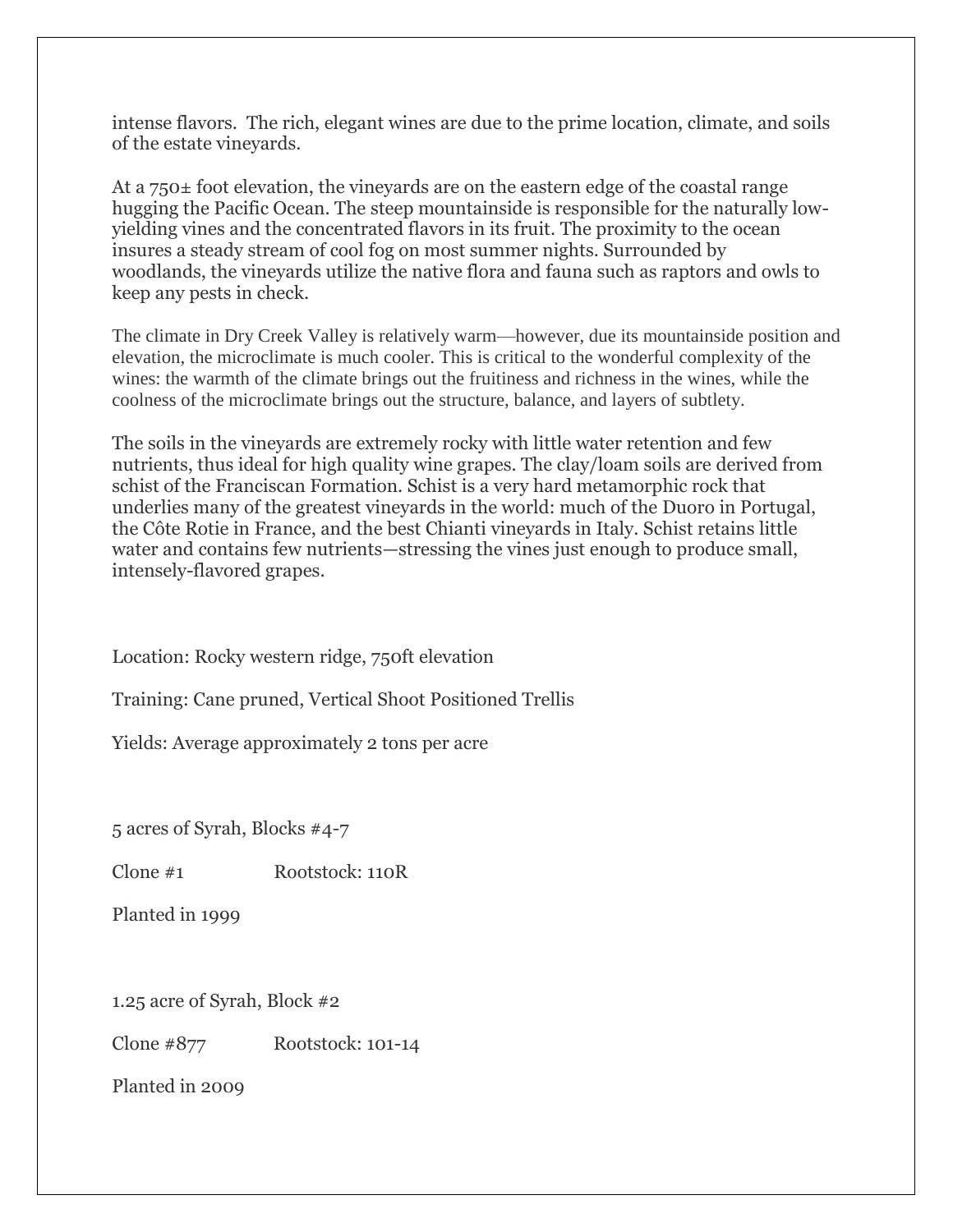0.25 acres of Viognier planted in 2009

Clone #642 Rootstock 101-14

1.25 acres of Syrah (Paolo's Vineyard), Block #1 Upper

Clone #877 Rootstock: 5C

Planted to Cabernet Sauvignon in 1994, grafted to Syrah in 2004

1.25 acres of Syrah (Paolo's Vineyard), Block #1 Lower

Clone #877 Rootstock: 101-14

Planted in 2007

1 acre of Cabernet Sauvignon, Block #3 Clones #7, #8 Rootstock: 5C

Planted in 1991

In addition to that benefits of location, climate, and soil provided by Mother Nature, the vineyards were designed and maintained for ultra-premium quality. Most of the Syrah is closely planted (e.g., 4' x 4' spacing) which yields the quality grapes due to the reduced canopy congestion and greater sunlight penetration. This also serves to keep the vigor of normally exuberant vines like Syrah in check. By cane pruning, each vine can be kept in balance in order to optimize its fruit production in terms of quality and quantity.

The olive groves are planted with three classic Tuscan variety olives: Pendolino, Frantoio, and Leccino. The trees are spaced 12' apart, and are pruned to keep the height below 8'. The olive oil produced has been smooth and buttery, with a bit of a spicy tang, as is typical of the Tuscan varietals.

All the 13,000± vines and 700± olive trees are drip irrigated from two vernal ponds. No frost protection is necessary due to the climate and elevation. There is expansion potential in the vineyards, not only inter-planting the rows which are not closely planted, but potentially with additional plantings on the significant remaining acreage.